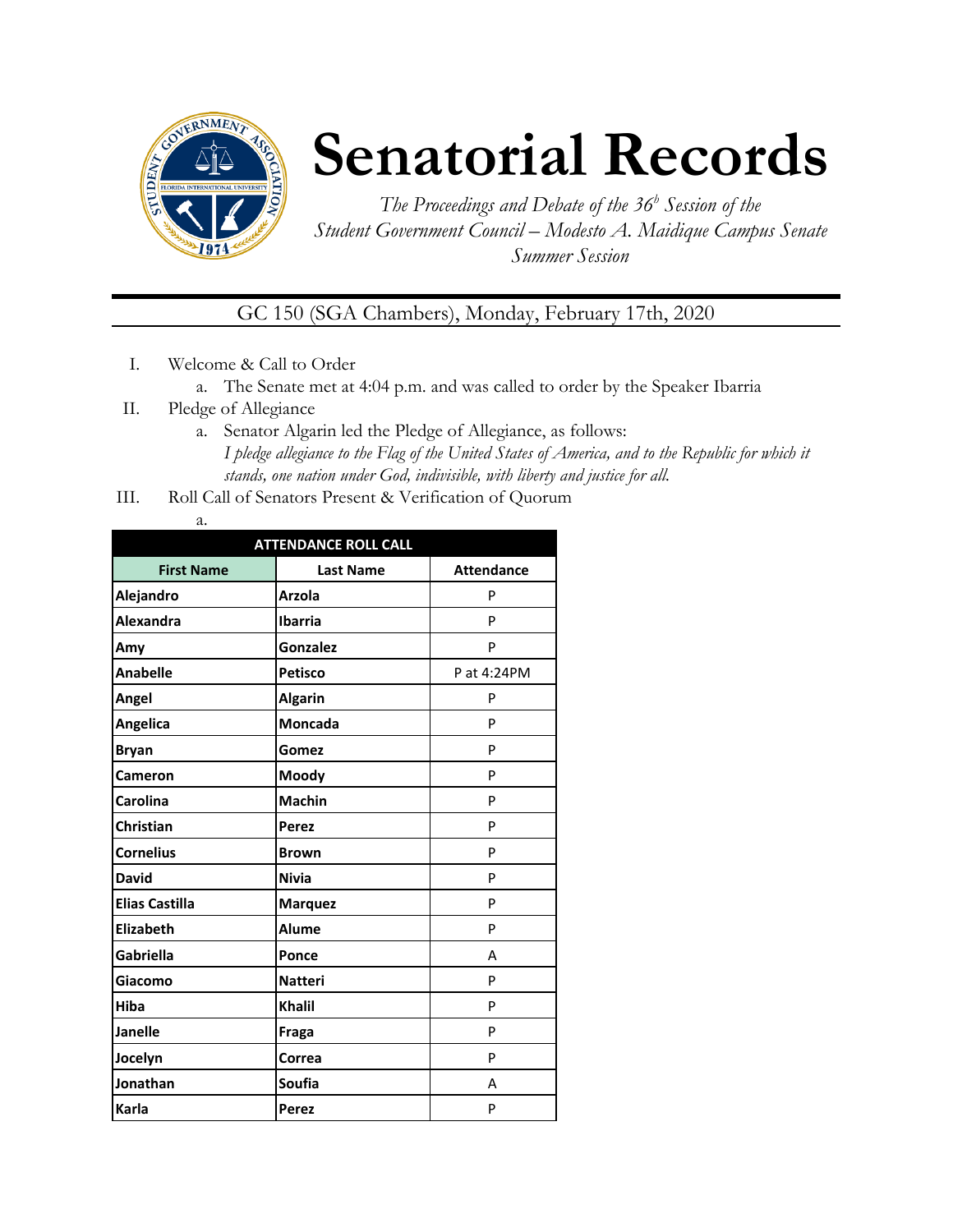| <b>Kiara</b>            | Mohammad         | P                  |
|-------------------------|------------------|--------------------|
| <b>Mallory</b>          | <b>Fortuno</b>   | P                  |
| <b>Marko</b>            | <b>Nikitovic</b> | P                  |
| Maryam                  | Rafieifar        | P                  |
| <b>Matthew</b>          | <b>Beck</b>      | A                  |
| Meena                   | <b>Mohan</b>     | P at 4:24PM        |
| <b>Michaela</b>         | <b>Mills</b>     | P                  |
| <b>Molly</b>            | <b>Schantz</b>   | P                  |
| Rose                    | Ingraham         | P                  |
| Santiago                | <b>Arias</b>     | P at 4:10PM        |
| Serena Perpetual        | Correia          | P                  |
| <b>Shahnawaz</b>        | Rafi             | A                  |
| Van                     | Le               | P                  |
| <b>VACANT</b>           | <b>VACANT</b>    |                    |
| <b>VACANT</b>           | <b>VACANT</b>    |                    |
| <b>VACANT</b>           | <b>VACANT</b>    |                    |
| <b>VACANT</b>           | <b>VACANT</b>    |                    |
| <b>SENATE SEATS</b>     | 38               |                    |
| <b>VACANT SEATS</b>     | 4                | <b>QUORUM</b>      |
| <b>SENATORS PRESENT</b> | 30               | <b>ESTABLISHED</b> |
| <b>AMT FOR QUORUM</b>   | 17               |                    |

- a. The roll was called and a quorum was verified with 30 Senators present.
- IV. Approval of the Minutes from February 10th, 2020
	- a. Senator Arzola moves to approve the minutes from February 10th, 2020. Senator Fraga seconds. Motion passes.
- V. Adoption of the Agenda
	- a. Senator Gomez moves to adopt the agenda. Senator Arzola seconds. Motion passes.
- VI. Invited Speakers
	- a. Elections Commissioner Tatiana Aravelo
- VII. Committee Reports
	- a. Finance Committee
		- i. No report
		- ii. If you have any questions, please contact sgafinance@fiu.com
	- b. Rules, Legislation, and Judiciary Committee
		- i. No report
		- ii. If you have any questions, please contact sgarules@fiu.edu
	- c. Operational Review Committee
		- i. If you have any questions, please contact sgaorc@fiu.edu
	- d. Internal Affairs Committee
		- i. No report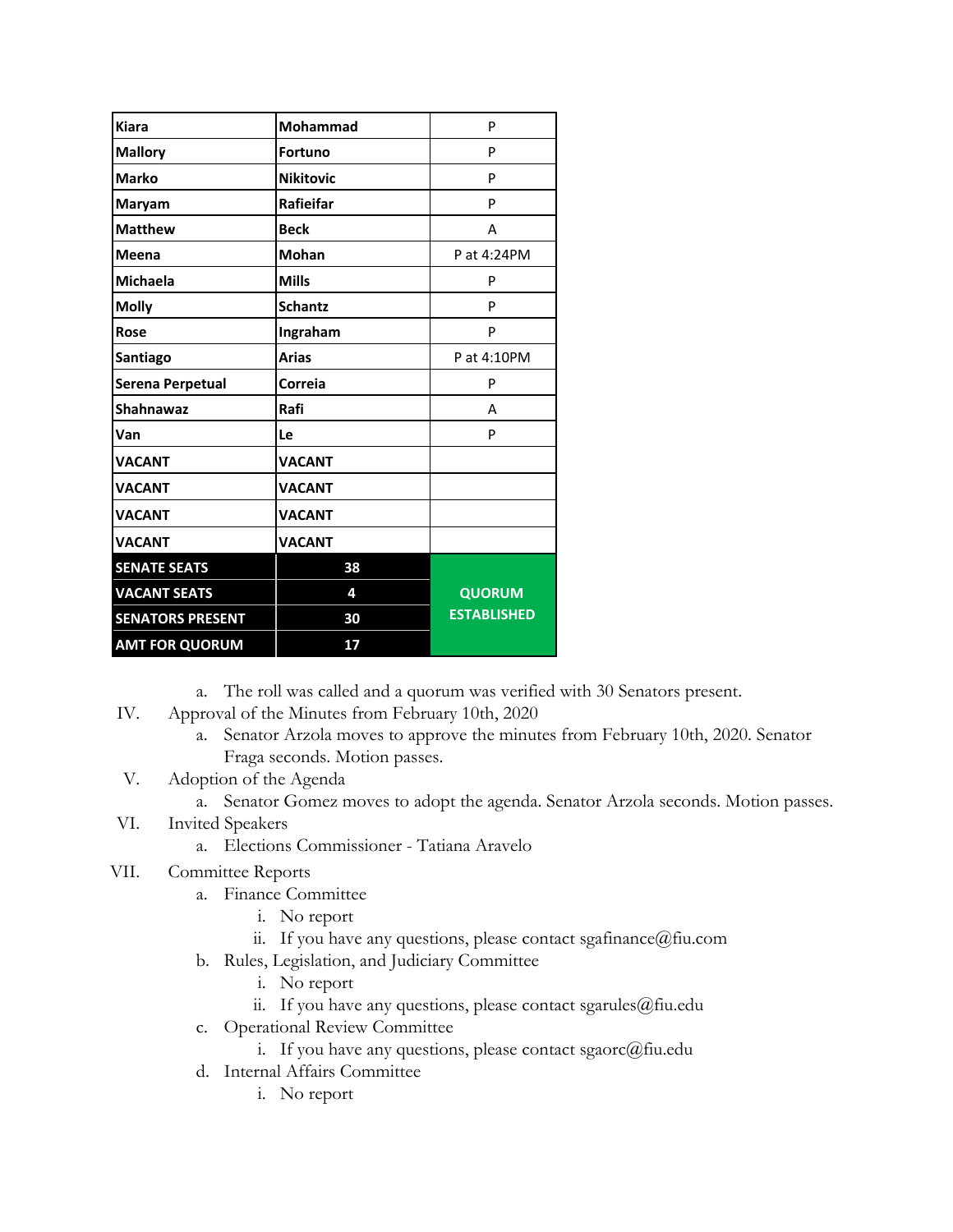- ii. If you have any questions, please contact sgainternal@fiu.edu
- e. Student Advocacy Committee
	- i. No report
	- ii. If you have any questions, please contact sgaadvocacy@fiu.edu
- f. Graduate and Professional Students Committee
	- i. No report
	- ii. If you have any questions, please contact GPSC@fiu.edu
- VIII. Executive Board Reports
	- a. Senate Speaker Nivia
		- i. New Senator Orientation on Monday Feb 17 at 9:30Am
		- ii. Mental Health Resolution Sam requested to be part of it
		- iii. Talk about UB 2020.0001 A Bill to Amend the Constitution
		- iv. If you have any questions, please email sgaspeaker@fiu.edu
	- b. Speaker Pro Tempore Algarin
		- i. If you have any questions, please email sgaprotemp@fiu.edu
	- c. President Rosell
		- i. If you have any questions, please email sgapres $@$ fiu.edu
	- d. Vice President Ojeda
		- i. Continue to sign up for Preview event
		- ii. If you have any questions, please email sgavp@fiu.edu
	- e. Comptroller
		- i. If you have any questions, please email sgacomptrol@fiu.edu
	- f. Chief Justice
		- i. If you have any questions, please email  $\frac{\sigma}{\sigma}$  in  $\frac{\sigma}{\sigma}$
	- IX. Special Orders
		- a. There were none.
	- X. Vetoed Legislation
		- a. There were none.
	- XI. Second Readings
		- a. There were none.
- XII. Unfinished Business

## a. There were none.

- XIII. New Business
	- a. Confirmations:
		- i. At-Large
			- 1. Carlos Ortiz
				- a. Presentation
				- b. Question and Answer Period
					- i. Senator Marko moves to close question and answer period. Senator Arzola seconds. Motion passes.
				- c. Senator Fraga moves to vote by unanimous consent. Senator Ibarria seconds. Motion passes.
					- i. Voting by unanimous consent fails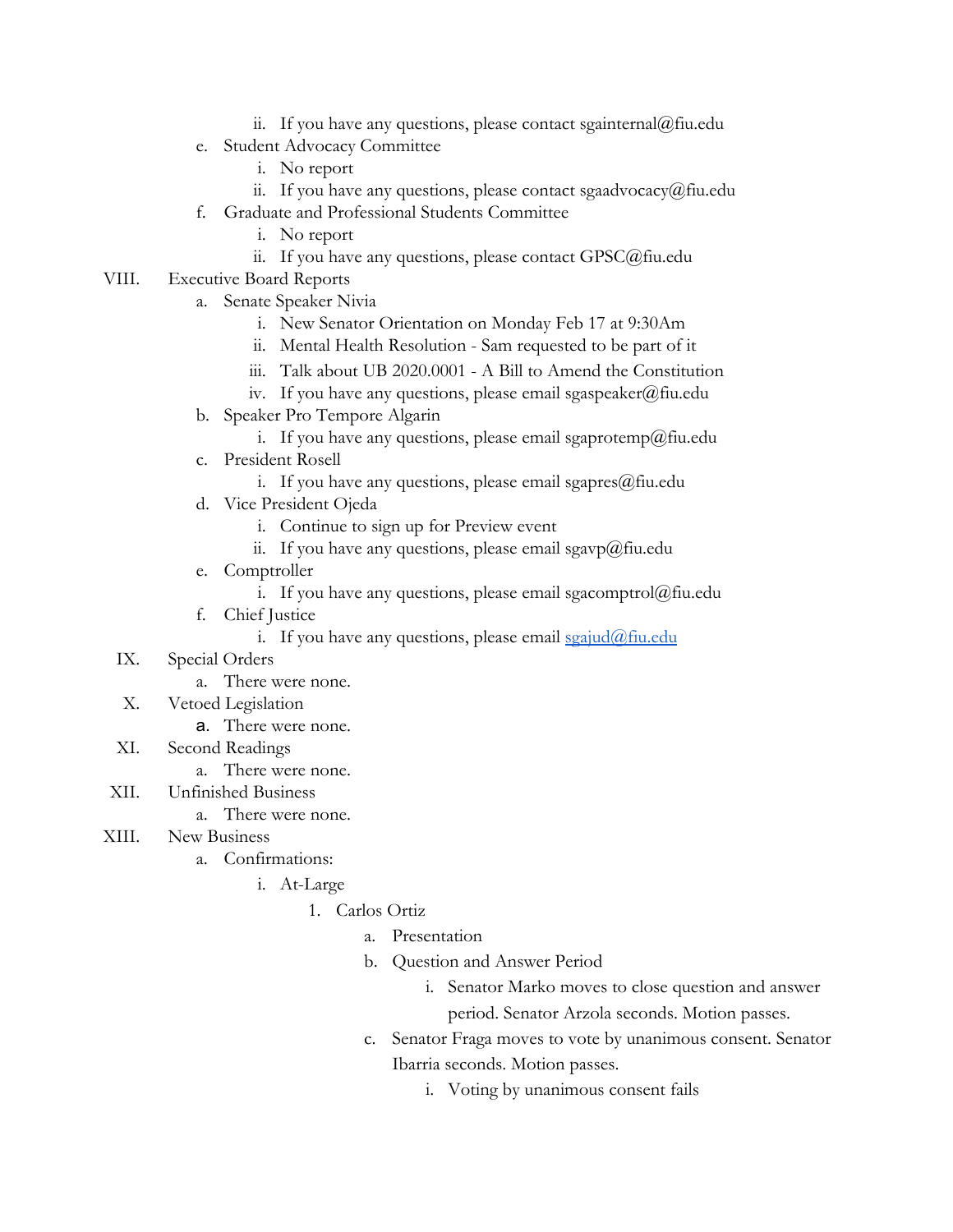- d. Senator Arzola moves to go into discussion period for 2 minutes. Senator Alume seconds. Motion passes.
- e. Senator Gomez moves to close the discussion period. Senator Arzola seconds. Motion passes.
- f. Senator Gomez moves to go into voting procedure. Senator Fraga seconds. Motion passes.

|                   | <b>VOTE ON</b>   |                   |              |        |  |  |
|-------------------|------------------|-------------------|--------------|--------|--|--|
| <b>First Name</b> | <b>Last Name</b> | <b>Attendance</b> | Vote         | Reason |  |  |
| Alejandro         | Arzola           | P                 | Υ            |        |  |  |
| Alexandra         | Ibarria          | $\mathsf{P}$      | Y            |        |  |  |
| Amy               | Gonzalez         | $\sf P$           | Y            |        |  |  |
| Anabelle          | Petisco          | Α                 |              |        |  |  |
| Angel             | Algarin          | $\mathsf{P}$      | ${\sf N}$    |        |  |  |
| Angelica          | Moncada          | $\mathsf{P}$      | Υ            |        |  |  |
| Bryan             | Gomez            | $\mathsf{P}$      | Υ            |        |  |  |
| Cameron           | Moody            | $\mathsf{P}$      | Υ            |        |  |  |
| Carolina          | Machin           | $\mathsf{P}$      | Y            |        |  |  |
| Christian         | Perez            | $\mathsf{P}$      | $\mathsf{N}$ |        |  |  |
| Cornelius         | Brown            | $\mathsf{P}$      | Y            |        |  |  |
| David             | Nivia            | $\mathsf{P}$      | Y            |        |  |  |
| Elias Castilla    | Marquez          | $\sf P$           | Y            |        |  |  |
| Elizabeth         | Alume            | ${\sf P}$         | Y            |        |  |  |
| Gabriella         | Ponce            | A                 |              |        |  |  |
| Giacomo           | Natteri          | $\sf P$           | Y            |        |  |  |
| Hiba              | Khalil           | $\mathsf{P}$      | Y            |        |  |  |
| Janelle           | Fraga            | $\sf P$           | Y            |        |  |  |
| Jocelyn           | Correa           | $\mathsf{P}$      | Υ            |        |  |  |
| Jonathan          | Soufia           | Α                 |              |        |  |  |
| Karla             | Perez            | $\sf P$           | Υ            |        |  |  |
| Kiara             | Mohammad         | $\mathsf{P}$      | Y            |        |  |  |
| Mallory           | Fortuno          | ${\sf P}$         | Y            |        |  |  |
| Marko             | Nikitovic        | $\mathsf{P}$      | Y            |        |  |  |
| Maryam            | Rafieifar        | $\mathsf{P}$      | Υ            |        |  |  |
| Matthew           | <b>Beck</b>      | A                 |              |        |  |  |
| Meena             | Mohan            | Α                 |              |        |  |  |
| Michaela          | Mills            | $\mathsf{P}$      | Υ            |        |  |  |

i.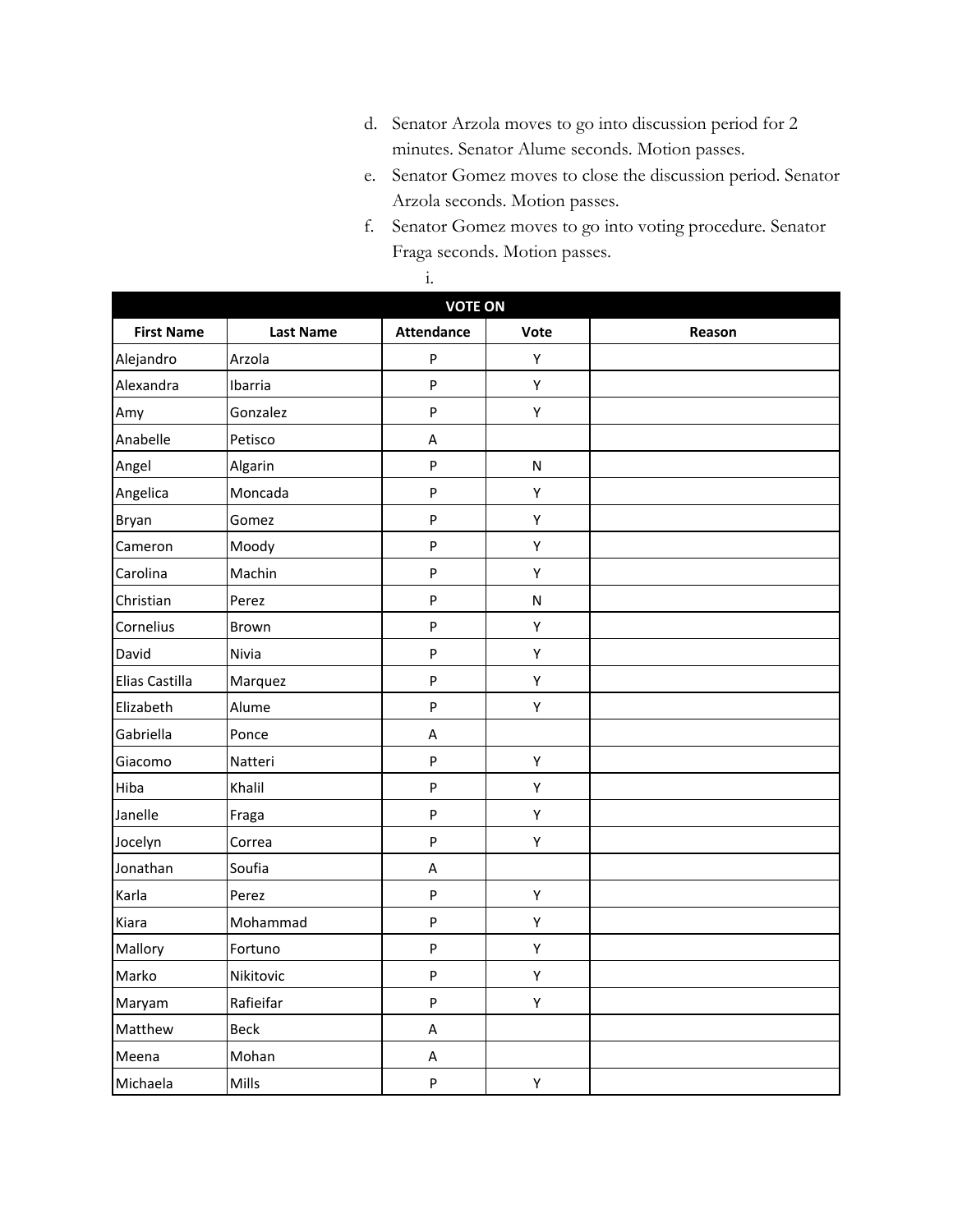| Molly                     | Schantz       | P              | Υ                       |             |
|---------------------------|---------------|----------------|-------------------------|-------------|
|                           |               |                |                         |             |
| Rose                      | Ingraham      | P              | Υ                       |             |
| Santiago                  | Arias         | P              | Υ                       |             |
| Serena                    |               |                |                         |             |
| Perpetual                 | Correia       | P              | Υ                       |             |
| Shahnawaz                 | Rafi          | Α              |                         |             |
| Van                       | Le            | P              | Υ                       |             |
| <b>VACANT</b>             | <b>VACANT</b> |                |                         |             |
| <b>VACANT</b>             | VACANT        |                |                         |             |
| <b>VACANT</b>             | <b>VACANT</b> |                |                         |             |
| <b>VACANT</b>             | <b>VACANT</b> |                |                         |             |
| <b>QUORUM ESTABLISHED</b> |               | YAY            | 26                      |             |
|                           |               | <b>NAY</b>     | $\overline{\mathbf{2}}$ | <b>PASS</b> |
|                           |               | <b>ABSTAIN</b> | 0                       |             |

- ii. Confirmed with 26-2-0
- ii. Lower Division
	- 1. Jacob Bharat
		- a. Presentation
		- b. Question and Answer Period
			- i. Senator Ingraham moves to close question and answer period. Senator Castilla seconds. Motion passes.
	- 2. Elisabeth Nylander

a.

- a. Presentation
- b. Question and Answer Period
	- i. Senator Arzola moves to close question and answer period. Senator Castilla seconds. Motion passes.
- 3. Senator Arzola moves to go into a discussion for 2 minutes. Senator Machin seconds. Motion passes.
- 4. Senator Fraga moves to go into voting procedure. Senator Arzola seconds. Motion passes.

| <b>VOTE ON</b>    |                  |                   |           |        |
|-------------------|------------------|-------------------|-----------|--------|
| <b>First Name</b> | <b>Last Name</b> | <b>Attendance</b> | Vote      | Reason |
| Alejandro         | Arzola           | D                 | Elisabeth |        |
| Alexandra         | Ibarria          | P                 | Elisabeth |        |
| Amy               | <b>Gonzalez</b>  | D                 | Jacob     |        |
| Anabelle          | Petisco          | P                 | Elisabeth |        |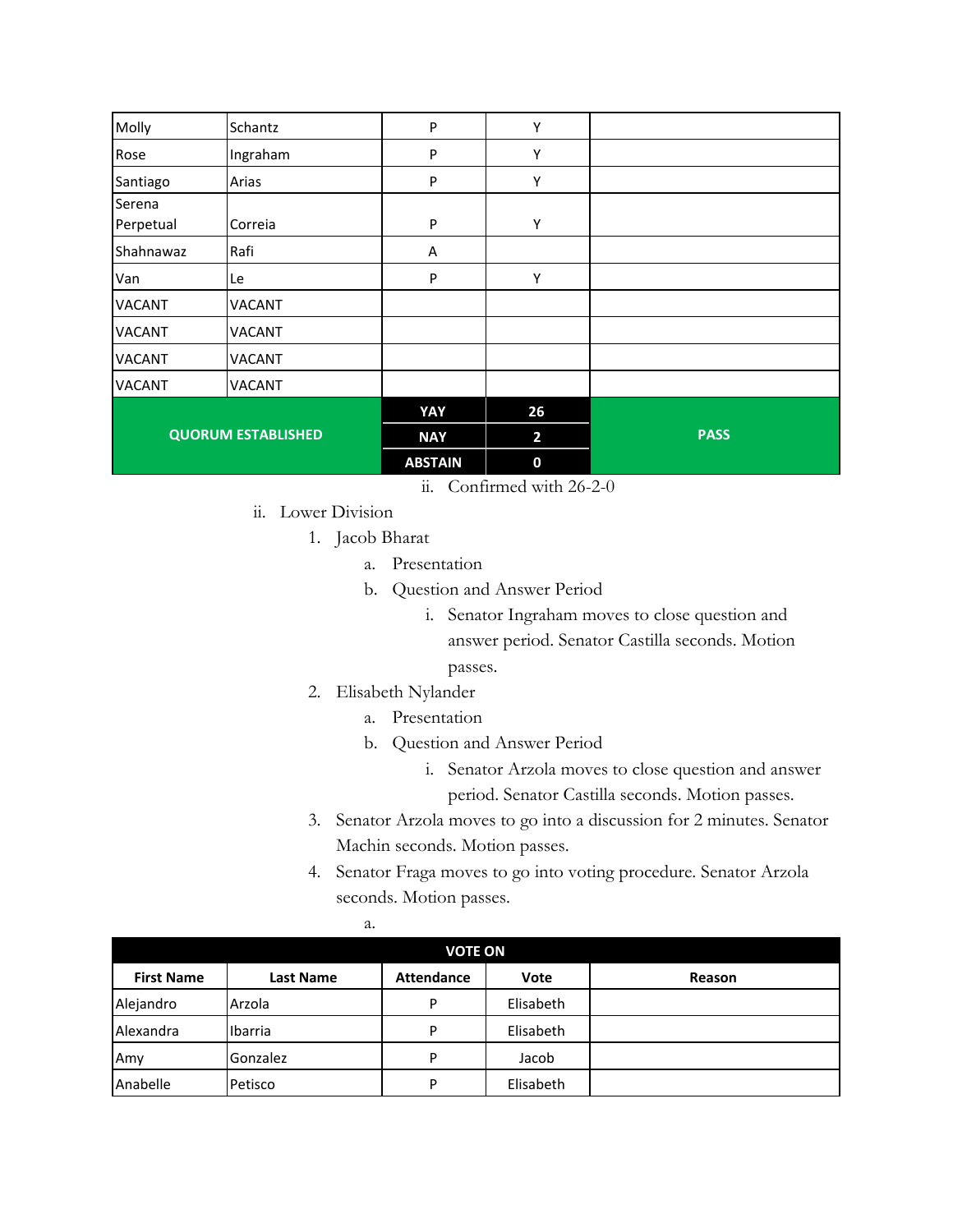|                     |                           | <b>Neither</b>   | $\mathbf{1}$   |             |
|---------------------|---------------------------|------------------|----------------|-------------|
|                     | <b>QUORUM ESTABLISHED</b> | <b>Elisabeth</b> | 22             | <b>PASS</b> |
|                     |                           | Jacob            | $\overline{9}$ |             |
| <b>VACANT</b>       | VACANT                    |                  |                |             |
| <b>VACANT</b>       | VACANT                    |                  |                |             |
| <b>VACANT</b>       | <b>VACANT</b>             |                  |                |             |
| Carlos              | Ortiz                     | $\sf P$          | Elisabeth      |             |
| Van                 | Le                        | ${\sf P}$        | Jacob          |             |
| Shahnawaz           | Rafi                      | ${\sf P}$        | Elisabeth      |             |
| Serena<br>Perpetual | Correia                   | ${\sf P}$        | Elisabeth      |             |
| Santiago            | Arias                     | ${\sf P}$        | Elisabeth      |             |
| Rose                | Ingraham                  | ${\sf P}$        | Jacob          |             |
| Molly               | Schantz                   | ${\sf P}$        | Jacob          |             |
| Michaela            | Mills                     | $\mathsf{P}$     | Elisabeth      |             |
| Meena               | Mohan                     | P                | Elisabeth      |             |
| Matthew             | <b>Beck</b>               | A                |                |             |
| Maryam              | Rafieifar                 | P                | Jacob          |             |
| Marko               | Nikitovic                 | ${\sf P}$        | Elisabeth      |             |
| Mallory             | Fortuno                   | ${\sf P}$        | Elisabeth      |             |
| Kiara               | Mohammad                  | ${\sf P}$        | Elisabeth      |             |
| Karla               | Perez                     | $\sf P$          | Jacob          |             |
| Jonathan            | Soufia                    | A                |                |             |
| Jocelyn             | Correa                    | ${\sf P}$        | Elisabeth      |             |
| Janelle             | Fraga                     | $\mathsf{P}$     | Elisabeth      |             |
| Hiba                | Khalil                    | P                | Elisabeth      |             |
| Giacomo             | Natteri                   | ${\sf P}$        | Elisabeth      |             |
| Gabriella           | Ponce                     | A                |                |             |
| Elizabeth           | Alume                     | ${\sf P}$        | Jacob          |             |
| Elias Castilla      | Marquez                   | $\mathsf{P}$     | Elisabeth      |             |
| David               | Nivia                     | ${\sf P}$        | Elisabeth      |             |
| Cornelius           | Brown                     | P                | Elisabeth      |             |
| Christian           | Perez                     | ${\sf P}$        | Jacob          |             |
| Carolina            | Machin                    | P                | Elisabeth      |             |
| Cameron             | Moody                     | ${\sf P}$        | Elisabeth      |             |
| Bryan               | Gomez                     | P                | Elisabeth      |             |
| Angelica            | Moncada                   | ${\sf P}$        | Jacob          |             |
| Angel               | Algarin                   | $\mathsf{P}$     | Neither        |             |
|                     |                           |                  |                |             |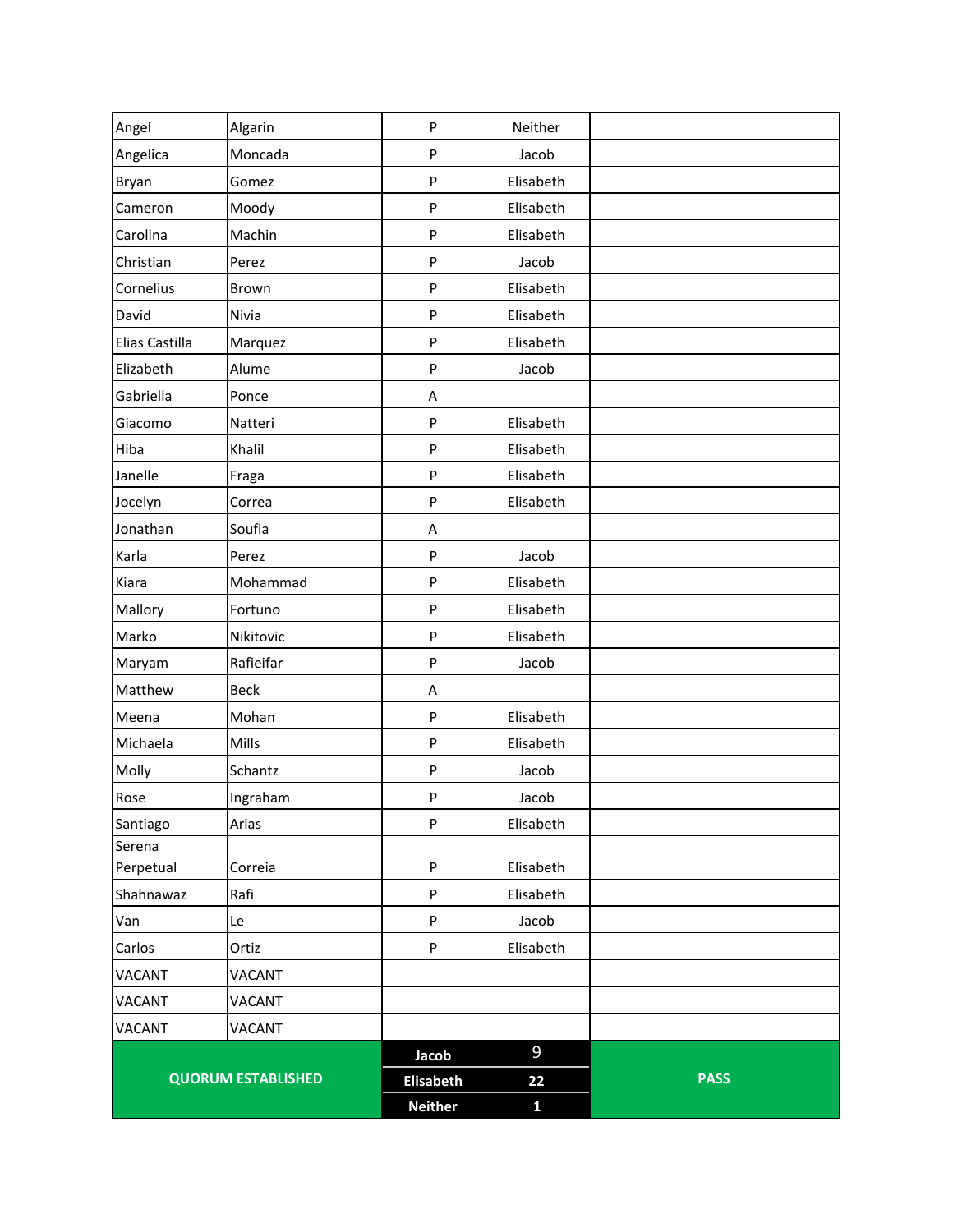## b. Elisabeth Nylander confirmed

Senator Ingraham moves to table Item III. The Speaker of the Senate rules that dilatory. Senator Ingraham moves to appeal the Speakers decision. Senator Alume seconds. Motion passes. Senator Fraga moves to allocate 1 minute to presentation and question & answer period for Item

III. Senator Ibarria seconds. Motion passes.

iii. CASE

- 1. Gabriela Alvarez (Absent)
	- a. Presentation
	- b. Question and Answer Period
- 2. Nicole Lago
	- a. Presentation
	- b. Question and Answer Period
- 3. Amanda Ramirez
	- a. Presentation
	- b. Question and Answer Period
		- i. Senator Castilla moves to close question and answer
		- period. Senator Fraga seconds. Motion passes.
- 4. Melanie Rodriguez (Absent)
	- a. Presentation
	- b. Question and Answer Period
- 5. Ari Salzman
	- a. Presentation
	- b. Question and Answer Period
- 6. Senator Arzola moves to go into a 3 minute discussion period. Senator Castilla seconds. Motion passes.

a.

| <b>VOTE ON</b>    |                  |                   |                |        |  |
|-------------------|------------------|-------------------|----------------|--------|--|
| <b>First Name</b> | <b>Last Name</b> | <b>Attendance</b> | Vote           | Reason |  |
| Alejandro         | Arzola           | P                 | Nicole, Amanda |        |  |
| Alexandra         | Ibarria          | P                 | Amanda, Ari    |        |  |
| Amy               | Gonzalez         | P                 | Amanda, Ari    |        |  |
| Anabelle          | Petisco          | P                 | Nicole, Ari    |        |  |
| Angel             | Algarin          | P                 | <b>Neither</b> |        |  |
| Angelica          | Moncada          | P                 | Nicole, Amanda |        |  |
| Bryan             | Gomez            | P                 | Nicole, Ari    |        |  |
| Cameron           | Moody            | P                 | Amanda, Ari    |        |  |
| Carolina          | Machin           | P                 | Amanda, Ari    |        |  |
| Christian         | Perez            | P                 | Amanda, Ari    |        |  |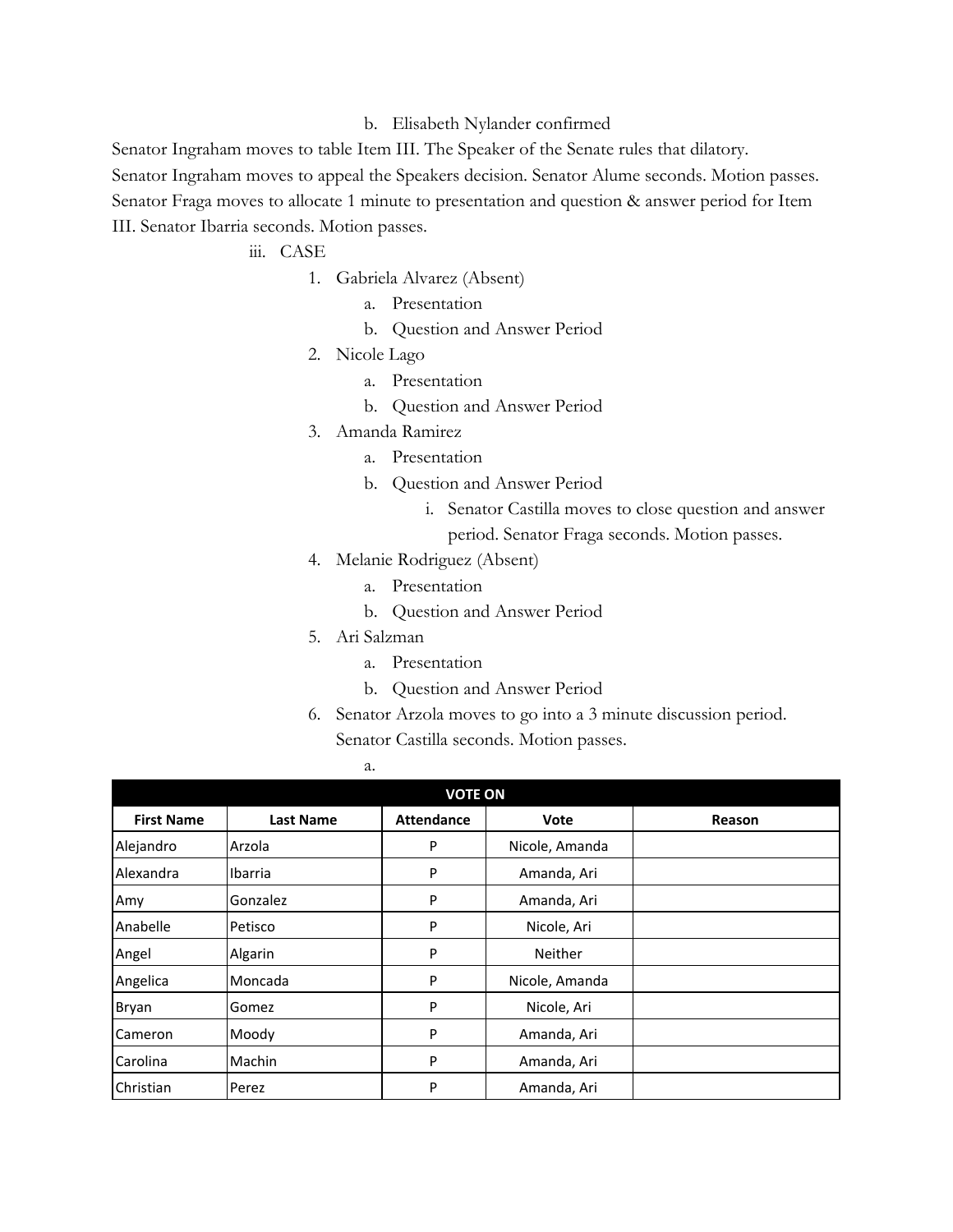|                     |                           | Ari<br><b>Nicole</b> | 23<br>10        |             |
|---------------------|---------------------------|----------------------|-----------------|-------------|
|                     | <b>QUORUM ESTABLISHED</b> | Amanda               | 26              | <b>PASS</b> |
| Elisabeth           | Nylander                  |                      | Amanda, Ari     |             |
| VACANT              | <b>VACANT</b>             |                      |                 |             |
| <b>VACANT</b>       | <b>VACANT</b>             |                      |                 |             |
| Carlos              | Ortiz                     | P                    | Amanda, Ari     |             |
| Van                 | Le                        | P                    | Nicole, Ari     |             |
| Shahnawaz           | Rafi                      | ${\sf P}$            | Ari, Abstain    |             |
| Serena<br>Perpetual | Correia                   | ${\sf P}$            | Nicole, Amanda  |             |
| Santiago            | Arias                     | P                    | Nicole, Amanda  |             |
| Rose                | Ingraham                  | P                    | Ari, Abstain    |             |
| Molly               | Schantz                   | ${\sf P}$            | Amanda, Ari     |             |
| Michaela            | Mills                     | P                    | Amanda, Abstain |             |
| Meena               | Mohan                     | ${\sf P}$            | Amanda, Ari     |             |
| Matthew             | <b>Beck</b>               | Α                    |                 |             |
| Maryam              | Rafieifar                 | ${\sf P}$            | Amanda, Ari     |             |
| Marko               | Nikitovic                 | P                    | Amanda, Ari     |             |
| Mallory             | Fortuno                   | P                    | Amanda, Ari     |             |
| Kiara               | Mohammad                  | P                    | Amanda, Ari     |             |
| Karla               | Perez                     | ${\sf P}$            | Nicole, Amanda  |             |
| Jonathan            | Soufia                    | Α                    |                 |             |
| Jocelyn             | Correa                    | ${\sf P}$            | Amanda, Ari     |             |
| Janelle             | Fraga                     | ${\sf P}$            | Amanda, Ari     |             |
| Hiba                | Khalil                    | P                    | Amanda, Ari     |             |
| Giacomo             | Natteri                   | ${\sf P}$            | Amanda, Ari     |             |
| Gabriella           | Ponce                     | Α                    |                 |             |
| Elizabeth           | Alume                     | ${\sf P}$            | Neither         |             |
| Elias Castilla      | Marquez                   | P                    | Nicole, Amanda  |             |
| David               | Nivia                     | P                    | Amanda, Ari     |             |
| Cornelius           | Brown                     | ${\sf P}$            | Nicole, Amanda  |             |

b. Amanda and Ari confirmed as CASE senators

- b. Mental Health Resolution Nominations
	- i. Senator Arias moves to go into voting for Mental Health Resolution Chair Senator Castilla seconds. Motion passes.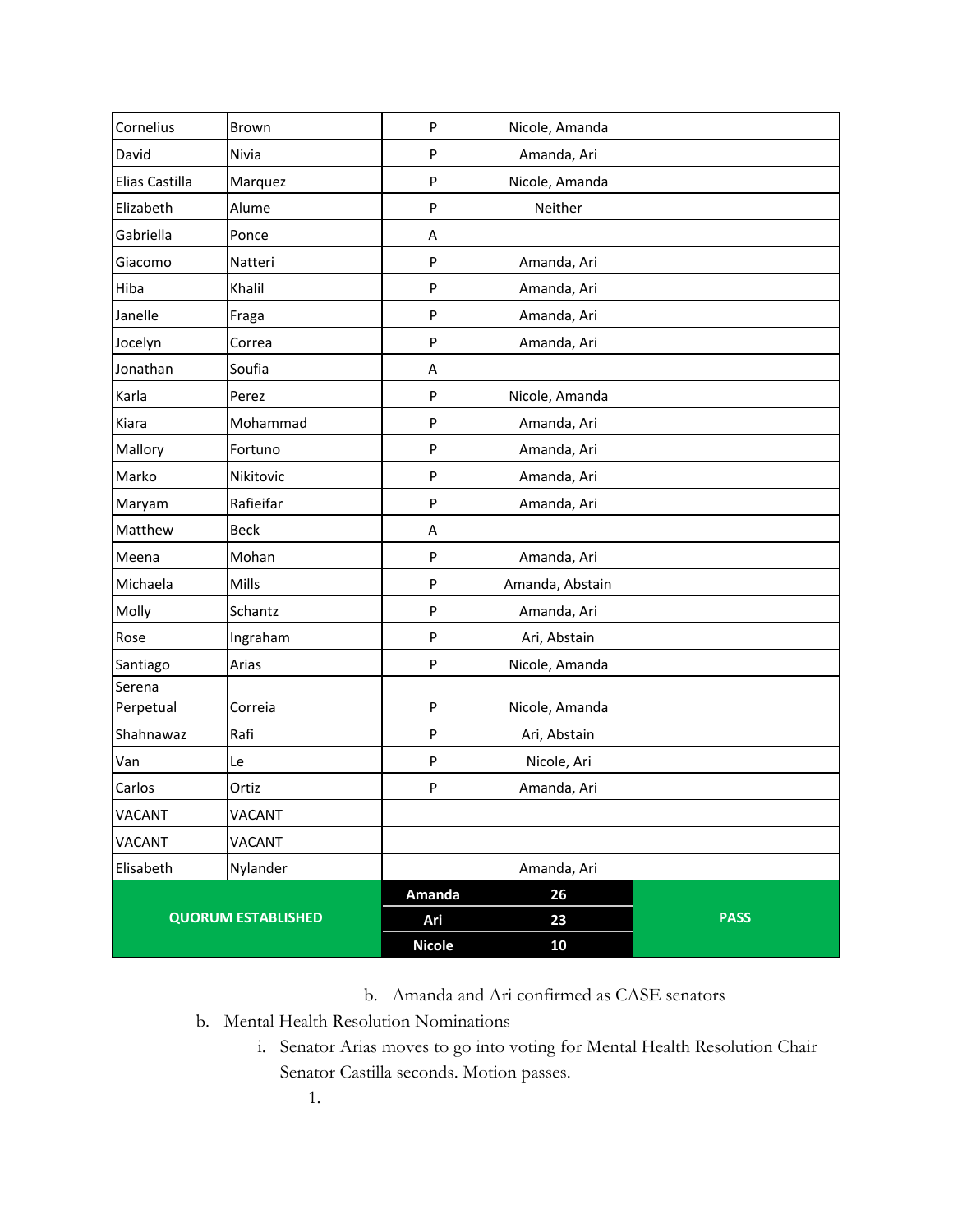|                   | <b>VOTE ON</b>   |                   |           |        |  |  |
|-------------------|------------------|-------------------|-----------|--------|--|--|
| <b>First Name</b> | <b>Last Name</b> | <b>Attendance</b> | Vote      | Reason |  |  |
| Alejandro         | Arzola           | P                 | Cornelius |        |  |  |
| Alexandra         | Ibarria          | P                 | Cornelius |        |  |  |
| Amy               | Gonzalez         | P                 | Bryan     |        |  |  |
| Anabelle          | Petisco          | P                 | Abstain   |        |  |  |
| Angel             | Algarin          | P                 | Cornelius |        |  |  |
| Angelica          | Moncada          | P                 | Cornelius |        |  |  |
| Bryan             | Gomez            | P                 | Abstain   |        |  |  |
| Cameron           | Moody            | P                 | Cornelius |        |  |  |
| Carolina          | Machin           | P                 | Cornelius |        |  |  |
| Christian         | Perez            | P                 | Cornelius |        |  |  |
| Cornelius         | Brown            | P                 | Abstain   |        |  |  |
| David             | Nivia            | P                 | Abstain   |        |  |  |
| Elias Castilla    | Marquez          | P                 | Bryan     |        |  |  |
| Elizabeth         | Alume            | P                 | Cornelius |        |  |  |
| Gabriella         | Ponce            | Α                 |           |        |  |  |
| Giacomo           | Natteri          | P                 | Cornelius |        |  |  |
| Hiba              | Khalil           | P                 | Cornelius |        |  |  |
| Janelle           | Fraga            | P                 | Bryan     |        |  |  |
| Jocelyn           | Correa           | P                 | Cornelius |        |  |  |
| Jonathan          | Soufia           | A                 |           |        |  |  |
| Karla             | Perez            | P                 | Cornelius |        |  |  |
| Kiara             | Mohammad         | P                 | Bryan     |        |  |  |
| Mallory           | Fortuno          | P                 | Cornelius |        |  |  |
| Marko             | Nikitovic        | P                 | Cornelius |        |  |  |
| Maryam            | Rafieifar        | P                 | Cornelius |        |  |  |
| Matthew           | Beck             | A                 |           |        |  |  |
| Meena             | Mohan            | P                 | Abstain   |        |  |  |
| Michaela          | Mills            | P                 | Bryan     |        |  |  |
| Molly             | Schantz          | P                 | Cornelius |        |  |  |
| Rose              | Ingraham         | P                 | Cornelius |        |  |  |
| Santiago          | Arias            | P                 | Abstain   |        |  |  |
| Serena            |                  |                   |           |        |  |  |
| Perpetual         | Correia          | P                 | Cornelius |        |  |  |
| Shahnawaz         | Rafi             | P                 |           |        |  |  |
| Van               | Le               | P                 | Cornelius |        |  |  |
| Carlos            | Ortiz            | P                 | Abstain   |        |  |  |